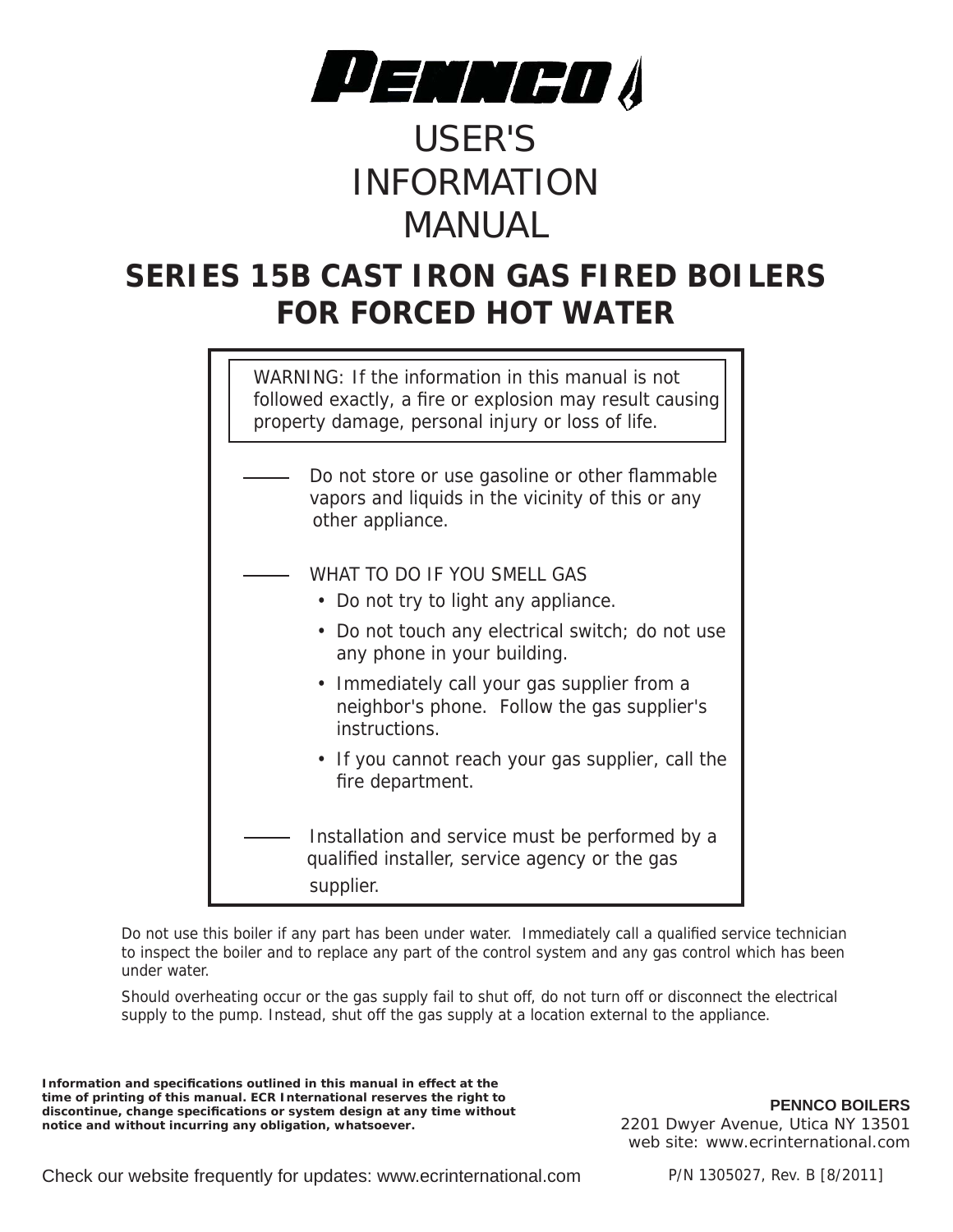#### KEEP THIS MANUAL NEAR BOILER RETAIN FOR FUTURE REFERENCE

### **SAFETY SYMBOLS & WARNINGS**

The following defined symbols are used throughout this manual to notify the reader of potential hazards of varying risk levels.



#### **DANGER**

Indicates a hazardous situation which, if not avoided, WILL result in death or serious injury.



#### **CAUTION**

Indicates a hazardous situation which, if not avoided, may result in minor or moderate injury.



#### **WARNING**

Indicates a hazardous situation which, if not avoided, could result in death or serious injury.

#### **NOTICE**

Indicates information which should be followed to ensure proper installation and operation.





C.S.A. Certified For Natural Gas Or Propane Tested For 100 psi. ASME Working Pressure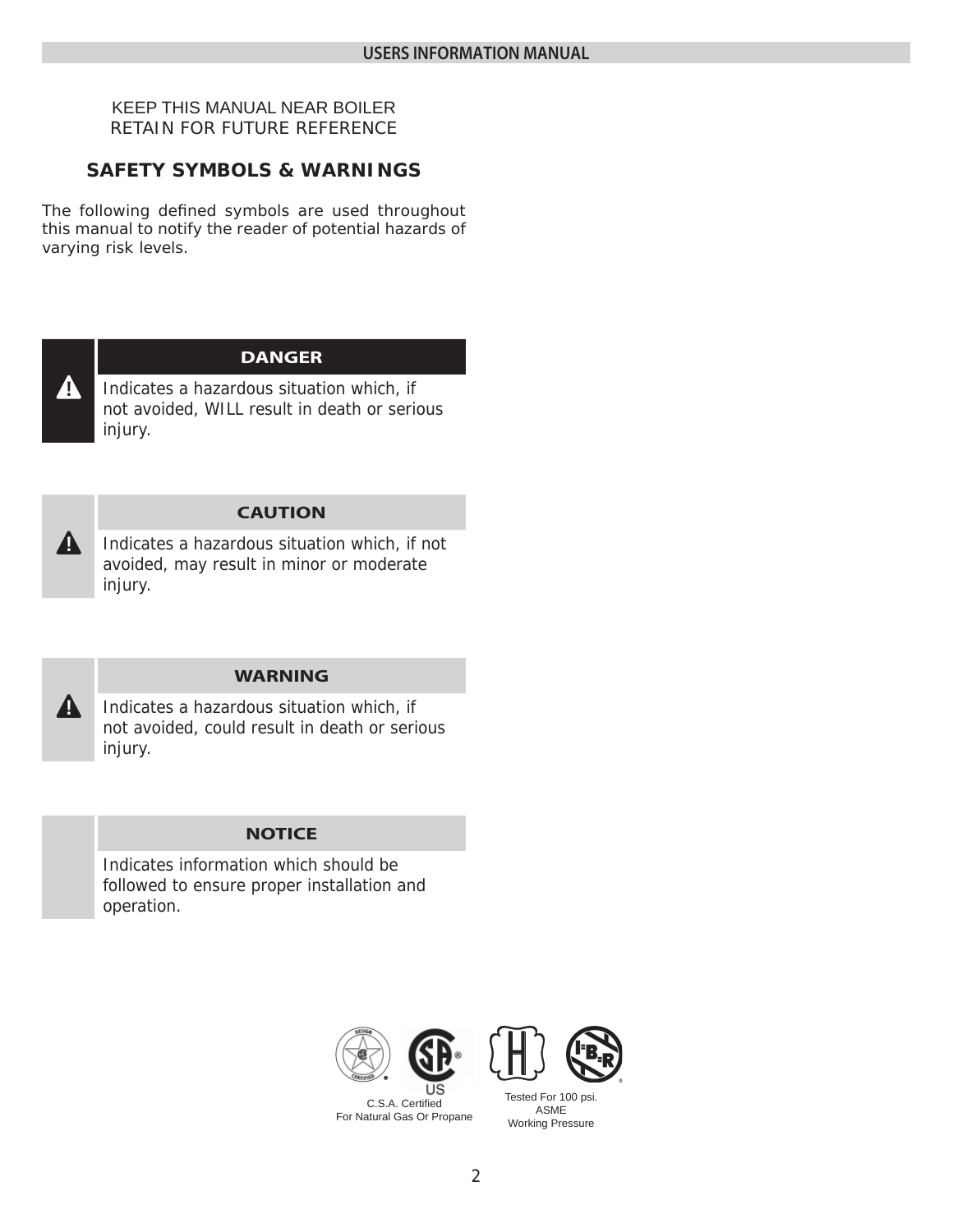#### **WARNING**

Before lighting any type of pilot burner (standing or intermittent), make certain the hot water boiler and system are full of water to minimum pressure of 12 lbs. per square inch in the system, and also make certain system is vented of air. Refer to the following appropriate lighting instruction.

#### **Lighting Procedure For Boiler With Intermittent Pilot System**



**!**

#### **WARNING**

- If you do not follow these instructions exactly, a fire or explosion may result causing property damage, personal injury or loss of life.
- A. This appliance is equipped with an ignition device which automatically lights the pilot. Do not try to light pilot by hand.
- B. Before operating, smell all around the appliance area for gas. Be sure to smell next to the floor because some gas is heavier than air and will settle on the floor. Read *"What To Do If You Smell Gas"* on front cover of this manual.
- C. Use only your hand to push in or turn the gas control knob. Never use tools. If the knob will not push in or turn by hand, don't try to repair it. Call a qualified service technician. Force or attempted repair may result in a fire or explosion.
- D. Do not use this appliance if any part has been under water. Immediately call a qualified service technician to inspect the appliance and to replace any part of the control system and any gas control which has been under water.

#### **Operating Instructions For Intermittent Pilot System**

- 1. **STOP!** Read the safety information above.
- 2. Set the thermostat to lowest setting.
- 3. Turn off all electric power to the appliance.
- 4. This appliance is equipped with an ignition device which automatically lights the pilot. Do not try to light the pilot by hand.
- 5. Turn gas control knob clockwise  $\bigcirc$  to "OFF." See Figure 1.
- 6. Wait (5) minutes to clear out any gas. If you then smell gas, **STOP!** Follow *"What To Do If You Smell Gas"* on front cover of this manual. If you don't smell gas, go on to the next step.
- 7. Turn gas control knob counterclockwise  $\sim$  to "ON."
- 8. Turn on all electric power to the appliance.
- 9. Set thermostat to desired setting.
- 10. If the appliance will not operate, follow the instructions in *"To Turn Off Gas To Appliance"* on following page and call a qualified service technician or your gas supplier.

#### **Figure 1 - Intermittent Pilot**

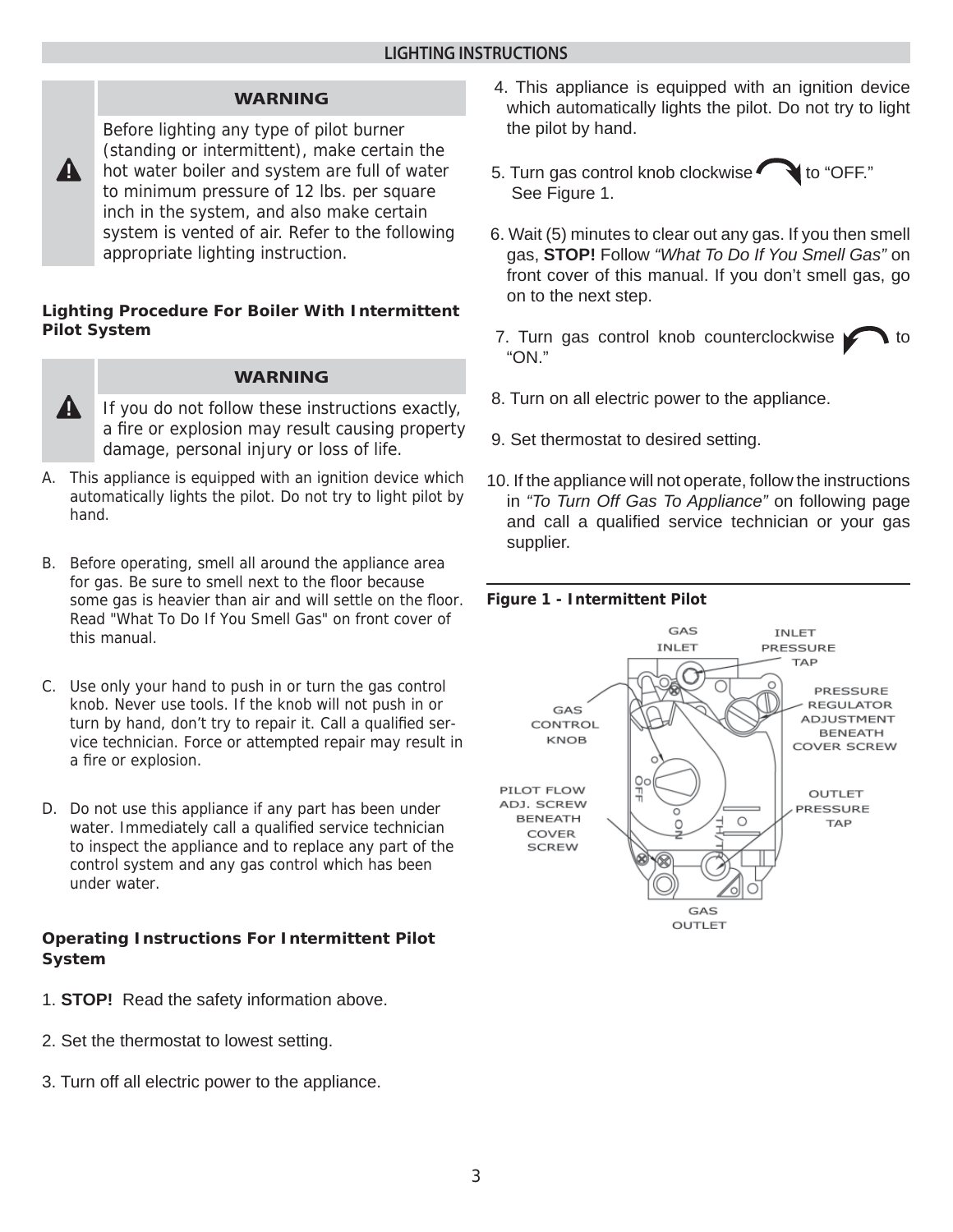#### **Lighting Procedure For Boiler With Continuous Pilot System**

#### **For your safety read before Lighting.**

#### **WARNING**

- **!** If you do not follow these instructions exactly, a fire or explosion may result causing property damage, personal injury or loss of life.
- A. This appliance has a pilot which must be lighted by hand. When lighting the pilot, follow these instructions exactly.
- B. Before lighting, smell all around the appliance area for gas. Be sure to smell next to the floor because some gas is heavier than air and will settle on the floor. Read *"What To Do If You Smell Gas"* in the front of this manual.
- C. Use only your hand to push in or turn gas control knob or reset button. Never use tools. If the knob or reset button will not push in or turn by hand, don't try to repair it, call a qualified service technician. Force or attempted repair may result in a fire or explosion.
- D. Do not use this appliance if any part has been under water. Immediately call a qualified service technician to inspect the appliance and to replace any part of the control system and any gas control which has been under water.

#### **Lighting Instructions For Continuous Pilot**

- 1. **STOP!** Read the safety information above.
- 2. Set the thermostat to lowest setting.
- 3. Turn off all electric power to the appliance.
- 4. Remove access panel and burner door.
- 5. Turn gas control knob clockwise  $\bullet$  to "OFF."

See Figures 2 and 3.

- **Note\*** Some gas control knobs cannot be turned from "PILOT" to "OFF" unless knob is pushed in slightly. **DO NOT FORCE.**
- 6. Wait (5) minutes to clear out any gas. If you then smell gas, STOP! Follow "What To Do If You Smell Gas" on the front cover of this manual. If you don't smell gas, go to the next step.
- 7. Find pilot. Follow metal tube from gas control. Depending on the model of the boiler, pilot is either mounted on the base or on one of the burner tubes.

#### **Figure 2 - Gas Control Knob**







- 8. Turn gas control knob counterclockwise  $\blacktriangleright$  1 to "PILOT."
- 9. Push in gas control knob or reset button if so equipped, all the way in and hold. Immediately light the pilot with a match. Continue to hold the gas control knob or reset button in for about 1 minute after the pilot is lit. Release knob or button, and it will pop up back up. Pilot should remain lit. If it goes out, repeat steps 5 through 9.
	- \* If knob or button does not pop up when released, stop and immediately call a qualified service technician or your gas supplier.
	- \* If the pilot will not stay lit after several tries, turn the gas control knob clockwise  $\bigcirc$  to "OFF" and call a qualified service technician or your gas supplier.
- 10. Replace burner door.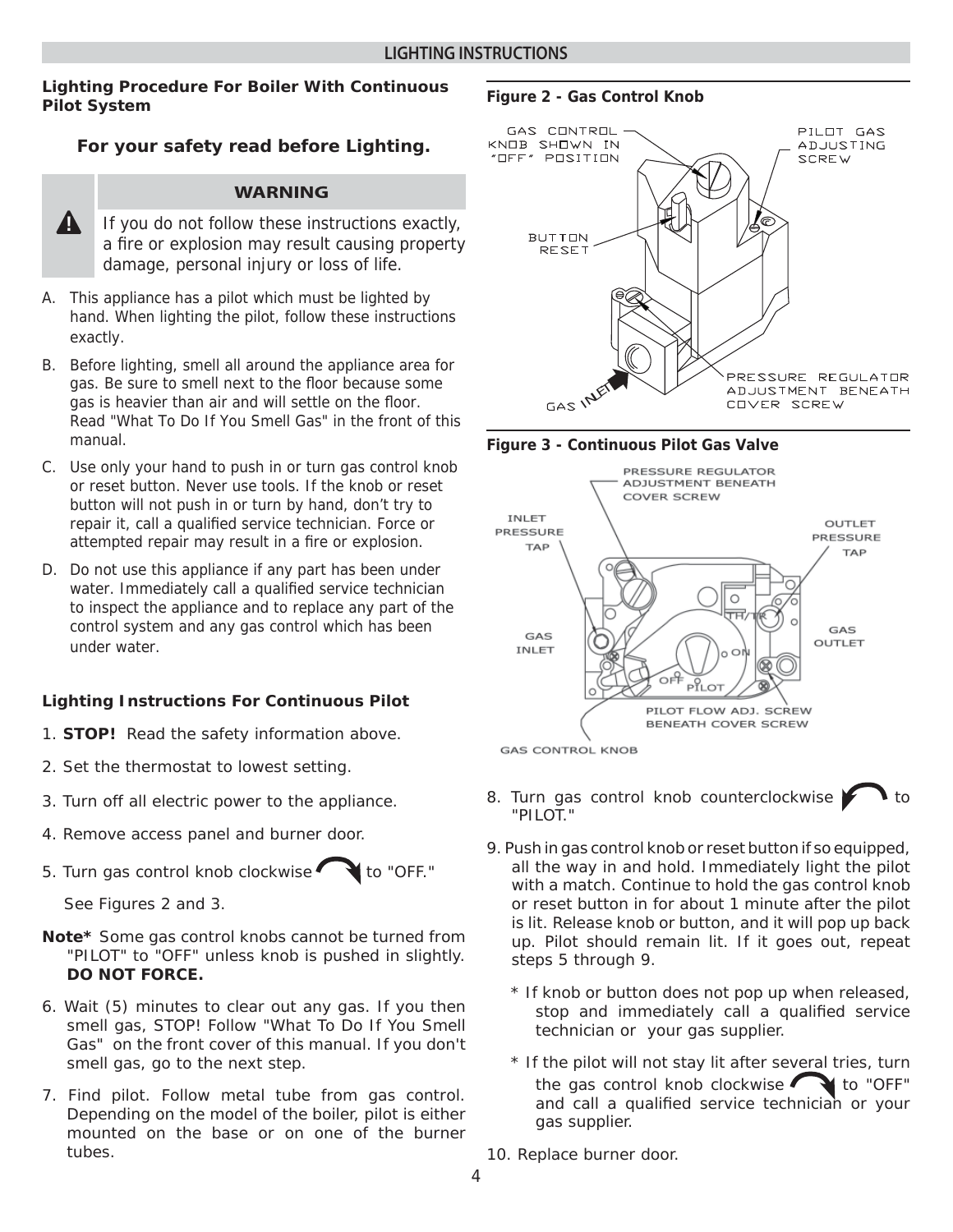- 11. Turn gas control knob counterclockwise  $\sim$  to "ON."
- 12. Replace access panel.
- 13. Turn on all electric power to the appliance.
- 14. Set thermostat to desired setting.

#### **To Turn Off Gas To Appliance**

- 1. Set the thermostat to lowest setting.
- 2. Turn off all electric power to the appliance if service is to be performed.
- 3. Push in gas control knob slightly and turn clockwise to "OFF." DO NOT FORCE.
- 4. Replace access panel.

#### **GENERAL INSTRUCTIONS**

Before seasonal start-up, have a qualified service agency check the boiler for soot and scale in the flues, clean the burners and check the gas input rate to maintain high operating efficiency.



#### **CAUTION**

Label all wires prior to disconnection when servicing controls. Wiring errors can cause improper and dangerous operation.

Verify proper operation after service.

The service agency or owner should make certain the system is filled with water to minimum pressure and open air vents, if used, to expel any air that may have accumulated in the system. Check the entire piping system and, if any leaks appear, have them repaired.

Put about one half teaspoon of SAE 20 or 30 nondetergent motor oil in each opening twice a year.



#### **! CAUTION**

Do Not Over Oil!!

Many circulators have an oil opening for the shaft bearing. This should be oiled at the same time for quiet operation. Follow the manufacturer's instructions for oiling the shaft bearing.

The venting system should be inspected at the start of each heating season. Check the vent pipe from the boiler to the chimney for signs of deterioration by rust or sagging joints. Repair if necessary. Remove the vent pipe at the base of the chimney or flue and using a mirror, check vent for obstruction and make certain the vent is in good working order.

#### **Figure 4 - Circulator**



Many circulators like the one pictured in Figure 4 (above) require periodic servicing. The motor usually has openings at each end to lubricate the bearings.



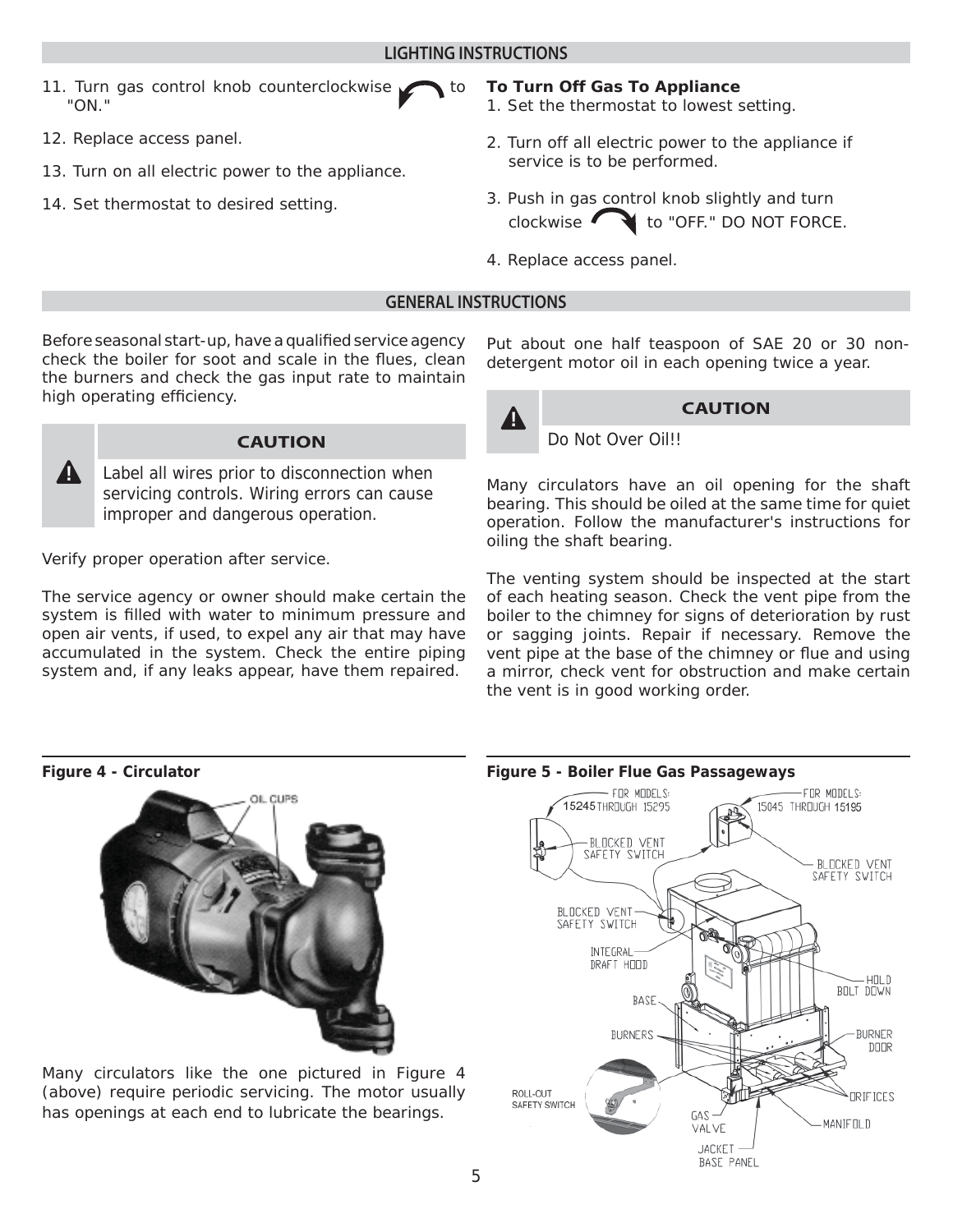#### **GENERAL INSTRUCTIONS**

The boiler flue gas passageways may be inspected by a light and mirror. Remove the burner door. Place a trouble lamp in the flue collector through the draft relief opening. With the mirror positioned above the burners, the flue gas passageways can be checked for soot or scale. See Figure 5.

In the event the flow of combustion products through the boiler venting system becomes blocked, the blocked vent safety switch will shut the main burner gas off. If this condition occurs, **do not attempt to place the boiler in operation. Contact a qualified service agency.**

If the boiler flue-ways become blocked, a flame rollout safety switch will shut the main burner gas off. If this condition occurs, **do not attempt to place the boiler**  in operation. Contact a qualified service agency.

#### **To Clean The Flue Gas Passageways**

- **1.** Remove the burners from the combustion chamber by raising the burners up from the manifold orifices and pulling toward the front of the boiler. See Figure 8.
- **2.** Disconnect the vent pipe from the draft hood.
- **3.** Remove the top jacket panel.
- **4.** Remove the combination flue collector and draft hood from the boiler castings by loosening the nuts on the hold down bolts located on each side of the collector.
- **5.** Place a sheet of heavy paper or similar material over the bottom of the base and brush down the flue passageways. The soot and scale will collect on the paper and is easily removed with the paper.

With the paper still in place in the base, clean the top of the boiler castings of the boiler putty or silicone used to seal between the castings and flue collector. Make certain that chips are not lodged in the flue passageways.

When the cleaning process is complete, restore the boiler components to their original position. Use boiler putty or IS-808 GE silicone (available from the distributor) to seal around the flue collector and boiler castings.

A visual check of the main burner and pilot flames should be made at the start of the heating season and again mid-season. The main burner flame should have a well defined inner blue mantel with a lighter blue outer mantel. Check the burner throats and burner orifices for lint or dust obstruction. See Figures 6, 7 and 8.

The pilot flame should envelop 3/8 to 1/2 inch of the tip of the pilot thermocouple, ignition/sensing electrode or mercury sensor.

To adjust the pilot flame, remove the pilot adjustment cover screw and turn the inner adjustment screw counterclockwise **the interval** to increase or clockwise to decrease pilot flame. Be sure to replace cover screw after adjustment to prevent possible gas leakage.

The burners and pilot should be checked for signs of corrosion, rust or scale build-up. The area around the boiler must be kept clear and free of combustible materials, gasoline and other flammable vapors and liquids.

The free flow of combustion and ventilating air to the boiler and boiler room must not be restricted or blocked.

It is suggested that a qualified service agency be employed to make an annual inspection of the boiler and heating system. They are experienced in making the inspections outlined above and, in the event repairs or corrections are necessary, can make the proper changes for safe operation of the boiler.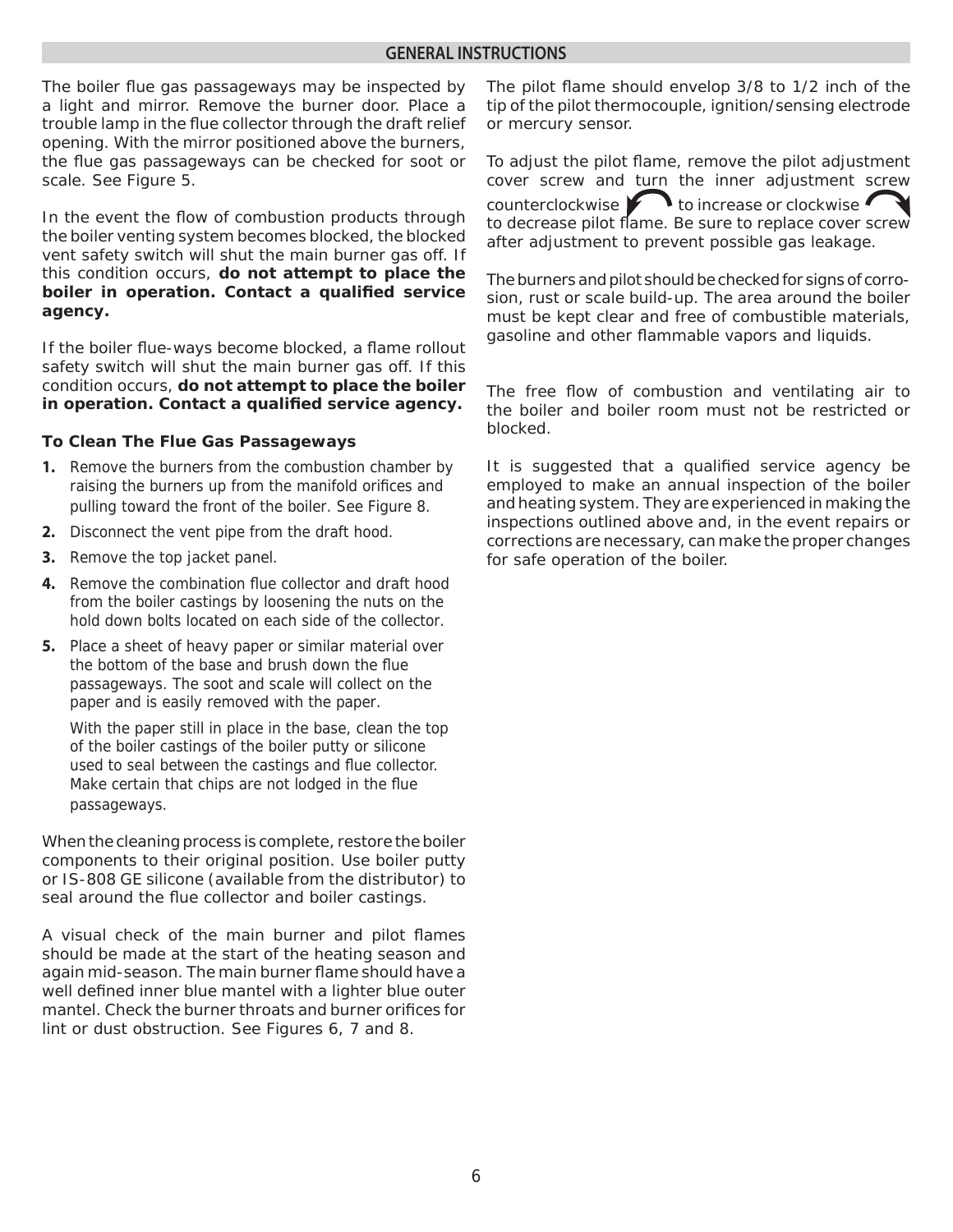#### **GENERAL INSTRUCTIONS**



**Figure 6 - Burner Flame Figure 7 - Burner Pilot Flame**